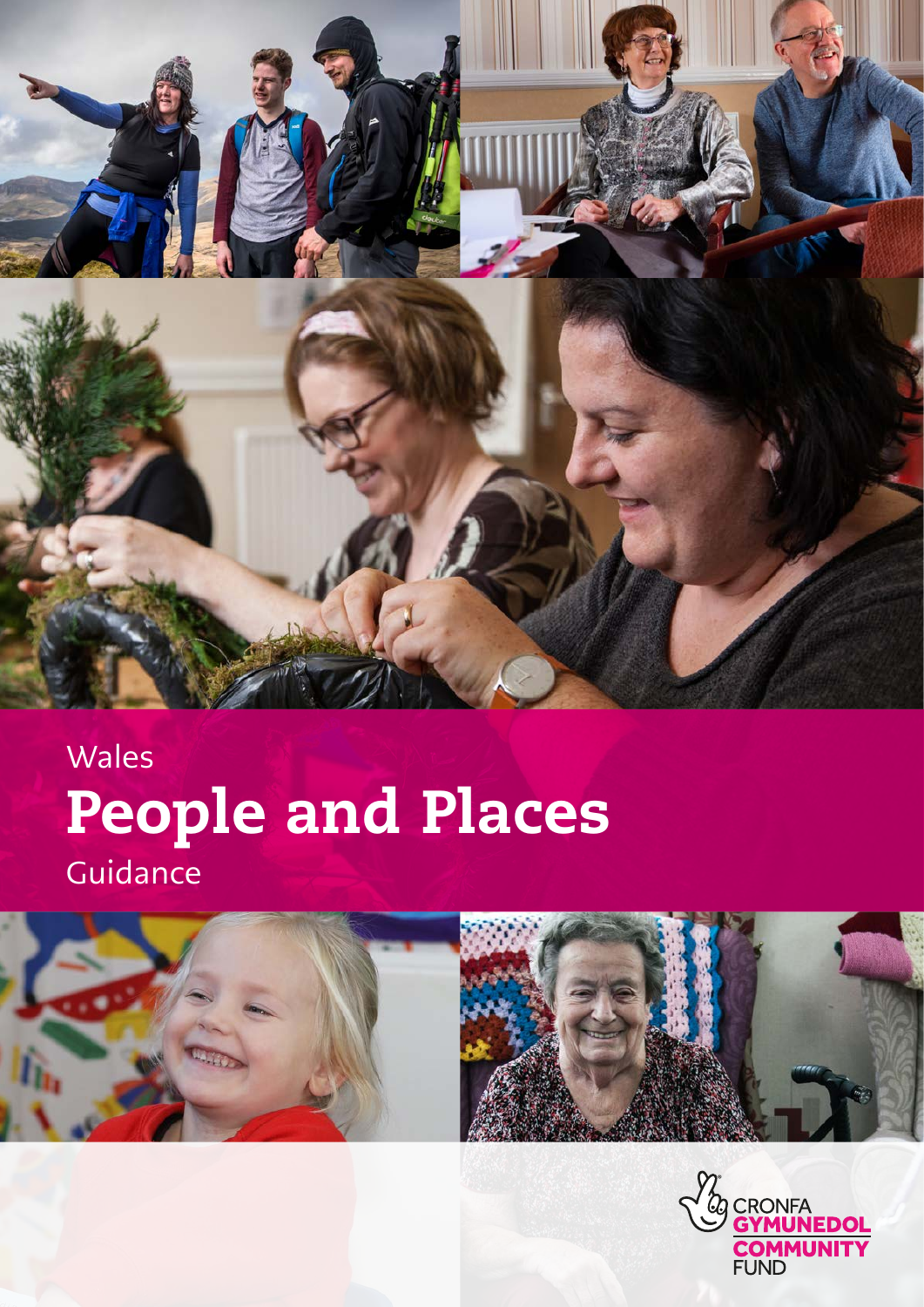### What's inside?

- 1. About the The National Lottery Community Fund
- 2. Who can apply?
- 3. What is it all about and what will we fund?
- 4. What can you use the grant for?
- 5. How will we assess your application?
- 6. People and Places has two strands: Medium and Large
- 7. I'm interested. How do I get started?
- 8. The application process

### **Deadline for application**

There is no closing date for People and Places. Applications can be made at any time. Please refer to the application process on pages nine and ten to see how long the application process is likely to take.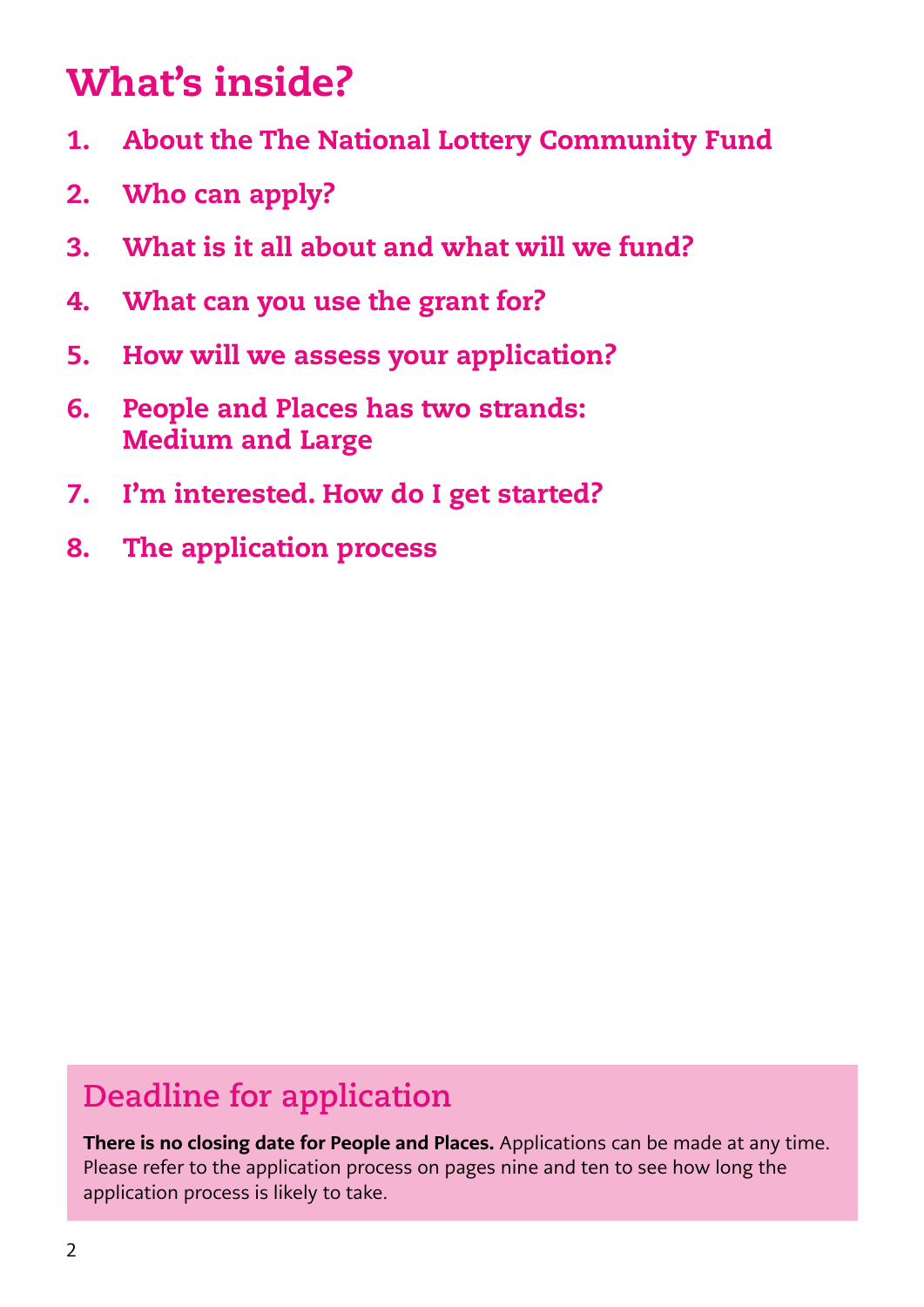### About The National Lottery Community Fund Fund

### We support people and communities to thrive.

We believe that the following three approaches are vital to help us achieve our mission and address inequality in Wales. We want all activity we fund to embrace these.

• People-led – we're looking for meaningful involvement of the people you're working with in the development, design and delivery of your activity.



- **Strengths-based** we want to encourage organisations to make the most of, and build on, the skills and experiences of people and strengths within communities.
- Connected we want to know that you have a good understanding of what others are doing locally, that what you're doing complements and adds to this, and that you have working relationships with other relevant groups.

Further guidance on the three approaches is available here: [tnlcommunityfund.org.uk/ppapproaches](http://www.tnlcommunityfund.org.uk/ppapproaches  ) 

#### Accessibility

Please contact us to discuss any particular communication needs you may have. Contact information is at the end of this guidance.

#### Our equality principles

Our equality principles include: Promoting accessibility, valuing cultural diversity, promoting participation, promoting equality of opportunity, promoting inclusive communities, and reducing disadvantage and exclusion. Please visit our website for more information: [tnlcommunityfund.org.uk/equalities](http://www.tnlcommunityfund.org.uk/equalities  ) 

This guidance and application forms are also available in Welsh.

- If applying for a medium grant (from £10,001 to £100,000), please visit: [tnlcommunityfund.org.uk/pawbailecanolig](http://www.tnlcommunityfund.org.uk/pawbailecanolig)
- If applying for a large grant (from £100,001 to £500,000), please visit: [tnlcommunityfund.org.uk/pawbailemawr](http://www.tnlcommunityfund.org.uk/pawbailemawr)

#### We care about the environment

The National Lottery Community Fund seeks to minimise its negative environmental impact and only uses sustainable resources.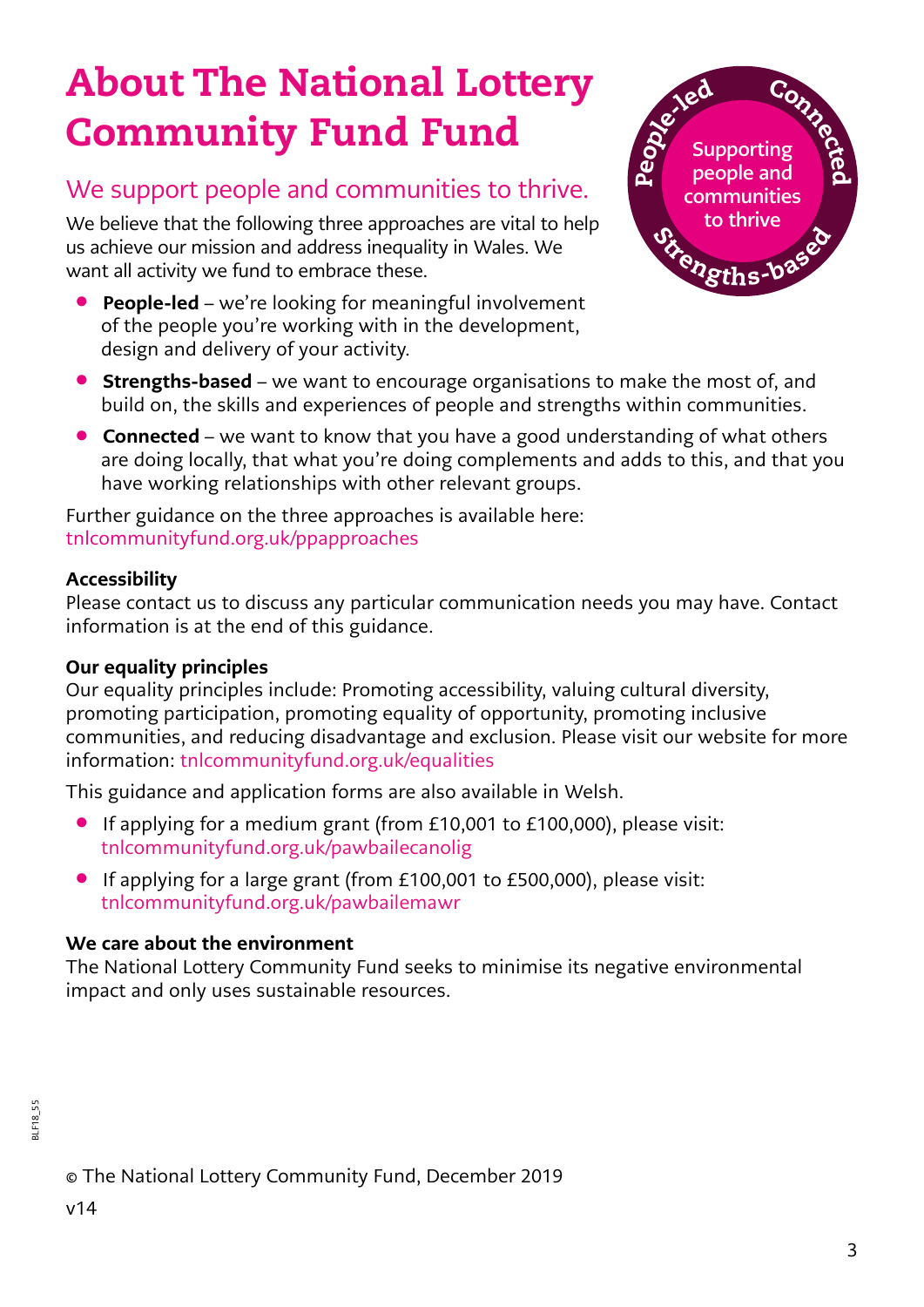# 2. Who can apply?

You can apply if you are a voluntary or community group such as a charity, co-operative, social enterprise or community interest company, a not-for-profit company limited by guarantee, or a statutory organisation such as a local authority or school. Partnerships are also welcome to apply as long as the lead applicant is a voluntary or community organisation, or a social enterprise (VCSE). Your organisation must have a management committee with at least three unrelated members aged 18 years or over. We cannot fund individuals or sole traders, profit making groups or those not established in the UK.



These organisation categories are for guidance only. If you're unclear whether you can be funded, please contact us.

### 3. What's it all about?

The People and Places programme has around £15 million to award each year to projects taking place in Wales. The aim of the programme is:

• Working together, people and communities will use their strengths to make positive impacts on the things that matter to them the most.

It is important to us that you have involved your community in the design, development, and running of your project, fitting with our People in the Lead approach.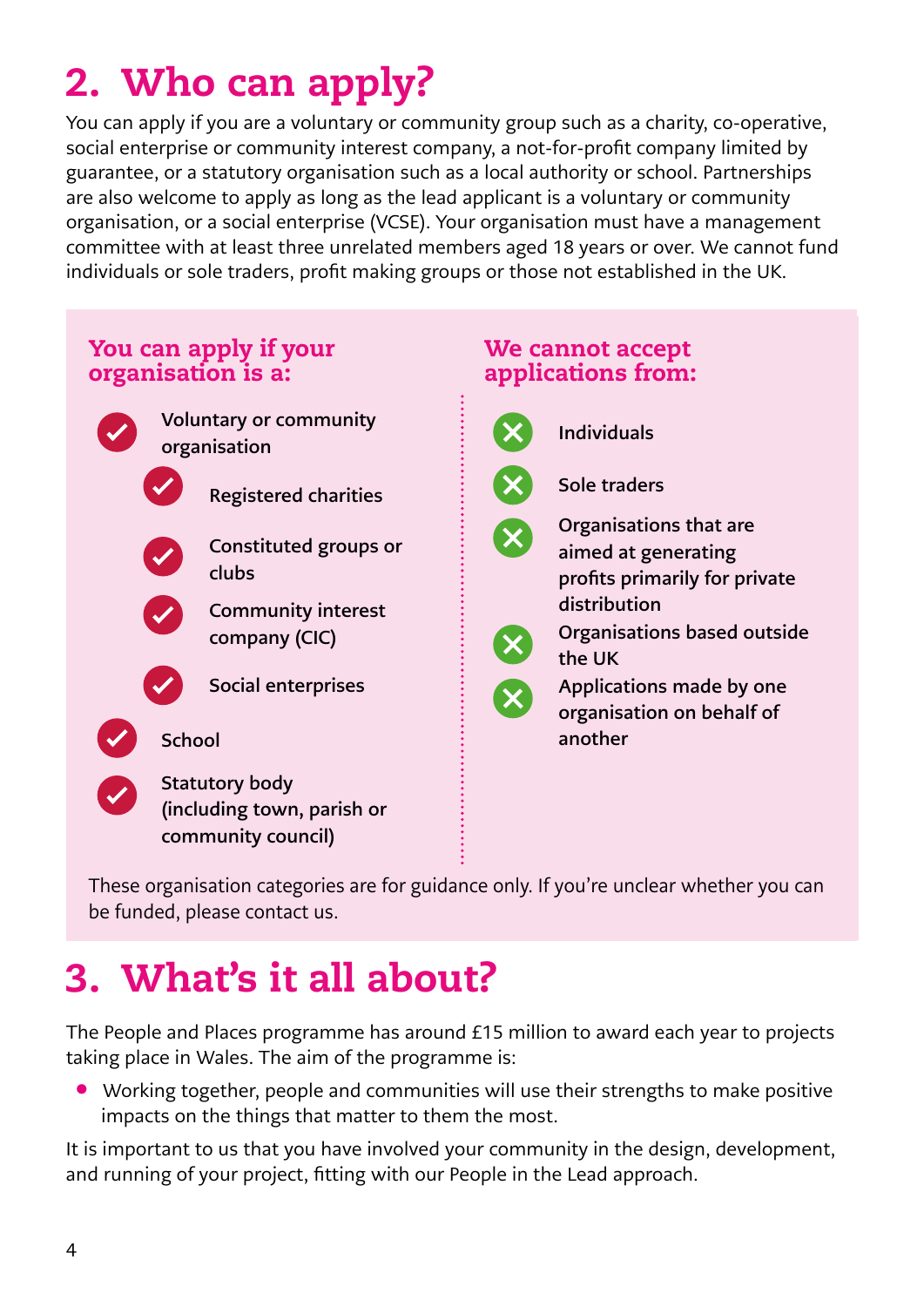# 4. What can you use the grant for?

You can apply for between £10,001 and £500,000 for projects that run for one to five years.

We can fund some or all of your costs including staff salaries, training, volunteer expenses, management costs, equipment, premises costs, monitoring and evaluation, and overheads.

We can fund capital work, such as a new building, refurbishment, the purchase of land or buildings and vehicles, as part of a wider project. If your project involves land or buildings, you can also apply for a grant of up to £50,000 to help you develop your capital plans and meet our requirements (we call this a Capital Development Grant).

#### Please contact us to discuss your project idea if you are thinking of applying for a Capital Development Grant or your project involves land or buildings.

There are some things that we can't pay for, for example, costs for items or activities you have already incurred before you get a decision from us, activities outside the UK, and fundraising activities. Check with us if you are unsure.

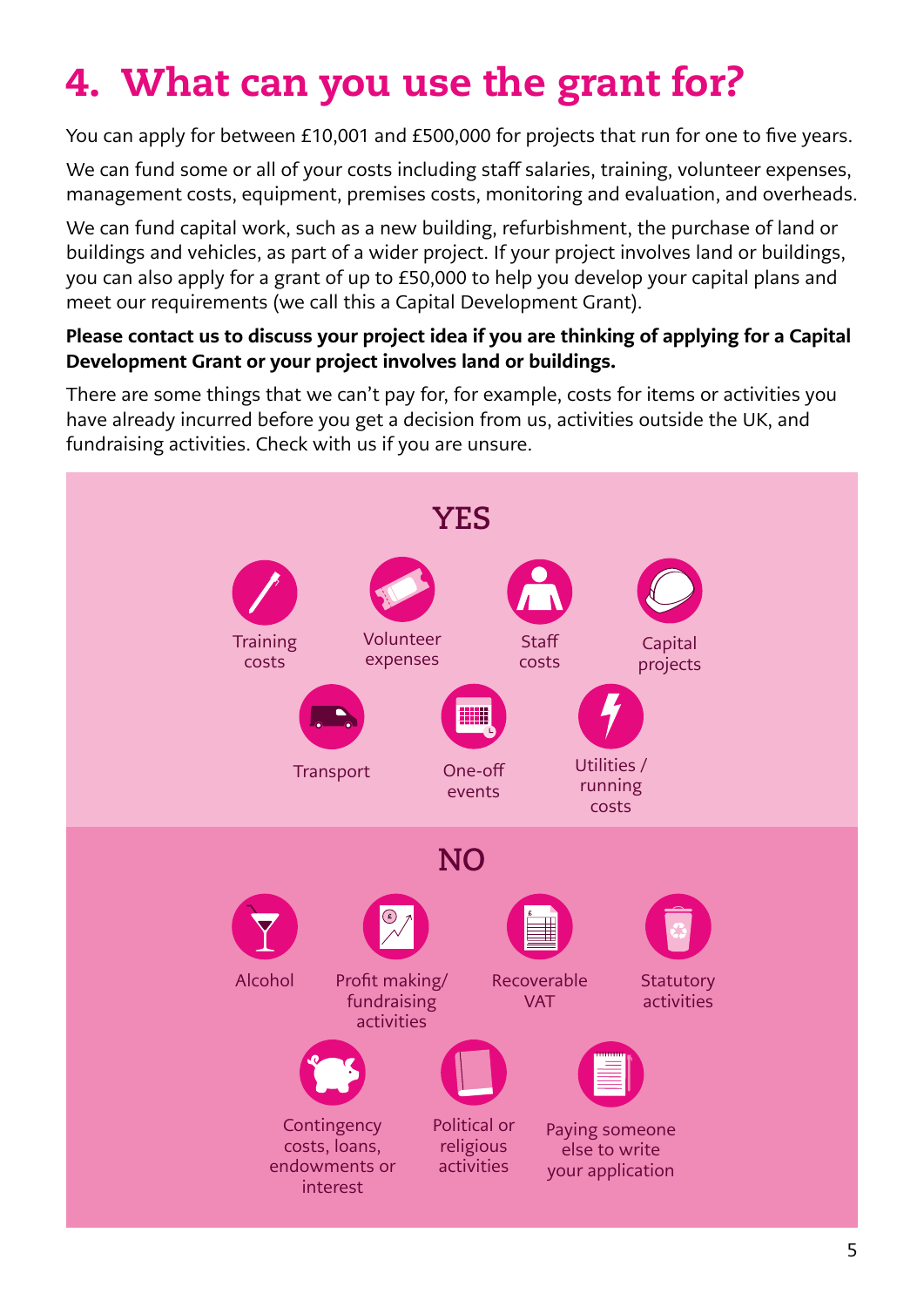## 5. How will we assess your application?

We will use our judgement to assess your application against the three approaches, the programme aim, and the following criteria:

- Your community has been involved in the planning of the project and has influenced it's design and will continue to help shape its delivery.
- Your project will build on the strengths already present in your community and fill a gap or complement other services and activities.
- Your project will make a positive difference in your community.
- Your organisation is best placed to deliver and achieve the planned outcomes and has the appropriate links within your local community.

### 6. People and Places has two strands:

#### Medium grants: £10,001 to £100,000

This is a one-stage application process. We aim to let you know our decision within three months of receiving your completed application form. Please contact us to discuss your project idea and we will send you an application form to complete.

We will use the information that you give us in your application form to make a decision about whether or not to offer you funding for your project. When we assess your application, we will use any local knowledge we have about your area of work and will take into account other similar provision. This will help us to understand how your project will benefit and fill a gap within your community. We may contact you during the assessment process to clarify issues and ask for further information. If your application is not successful, we will tell you why.

#### Large grants: £100,001 to £500,000

This is a two stage process. The Stage one application form is available from our website: tnlcommunityfund.org.uk/peopleandplaceslarge

#### Stage one

Stage one lets you offer us an overview of your project and the difference it will make. We will use the information that you give us in your Stage one application form to make a decision about whether or not we invite you to Stage two. When we assess your application, we will use any local knowledge we have about your area of work and will take into account other similar provision. This will help us to understand how your project will benefit and fill a gap within your community. We aim to inform you of a decision within six weeks of receiving your completed Stage one application. If your application is not successful, we will tell you why.

Competition for People and Places funding is high. As demand for our funding is always far greater than the funding available, we have to choose between many good applications. Each month, on average, we receive twice as many applications than we can fund. Therefore, we can only invite the strongest applications to Stage two.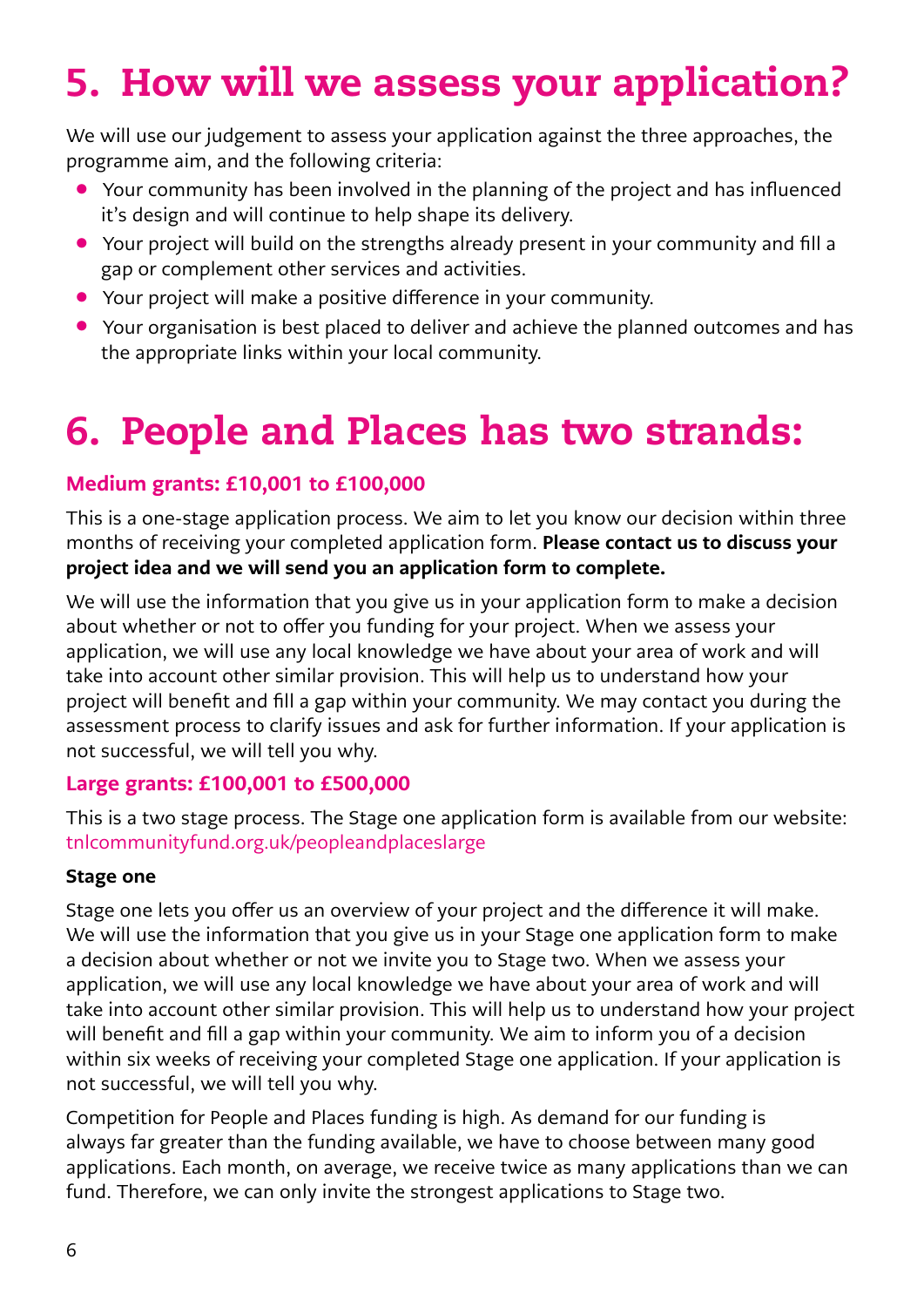#### Stage two

If you are successful at Stage one, we will ask you to complete a Stage two application form, or a project plan if you prefer, asking for more detailed information. We will offer feedback from our Stage one decision to help you address or clarify certain areas, as well as tips on completing your Stage two application. We may contact you during the Stage two assessment process to clarify issues and ask for further information.

We ask you to send us your completed Stage two application within four months of our Stage one decision and aim to let you know our final decision within four months of receiving your completed Stage two application. If your application is not successful, we will tell you why.

#### More information

After we have invited your project to Stage two, you shouldn't make significant changes to your plans such as the overall aim of your project, changes to the target beneficiary group, the area you'll be targeting or large changes to your budget. If you are planning to make changes as you develop your Stage two application, you should contact us to discuss these changes before you submit the Stage two application.

Our funding cannot be used to cover costs for services or activities that form part of the government's statutory responsibility, although our funding can be used to complement or enhance such services.

We can consider applications to fund projects that have been previously funded from other sources, including The National Lottery Community Fund programmes. However, we need to see that the next stage of these projects has been developed taking on board any learning, changes to the sector you're working in and that you can evidence that the approach has been successful. If you're thinking about asking us to fund an existing project, please contact us so we can discuss your idea.

We are unlikely to fund an organisation's core work, although you can include a contribution to the organisation's overheads in the application. Please visit our website for more information: tnlcommunityfund.org.uk.org.uk/full-cost-recovery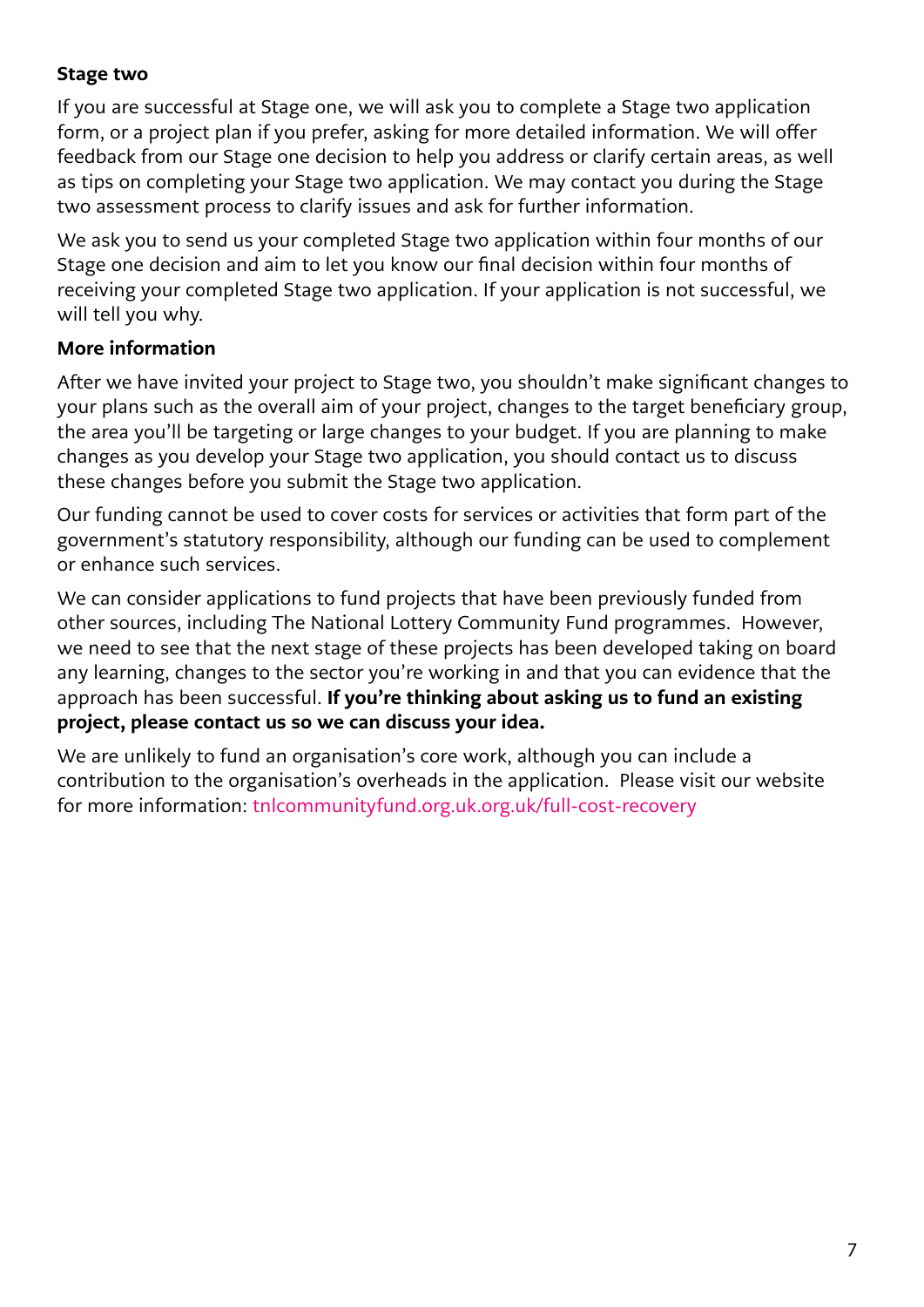# 7. I'm interested. How do I get started?

Please make sure you read these guidance notes carefully. If your project involves land and buildings, you will also need to read our Guidance for land and building projects before completing an application form. You will also find further useful information on our website.

#### Please contact us before you apply if:

- You are applying for a medium grant up to £100,000.
- Your project involves land and buildings.
- You are applying for a Capital Development Grant.
- Your project is a continuation of an existing activity.

We can give you additional advice and support before you submit your application and we will tell you more about the information we need from you.

When you contact us, these are the type of questions we'll ask. It will be useful for you to have as much of this information to hand as possible. If you're emailing us for advice about your project idea, please provide as much of this information in your email as possible so that we can respond with appropriate feedback.

- What type of organisation are you? Third sector, social enterprise, statutory body etc.
- How much funding are you looking for and over how many years?
- What your project idea is and where it will take place.
- How was the idea developed and who have you engaged/consulted with?
- How the project meets the programme aim mentioned on page four and the criteria mentioned on page six.
- Whether the project is new or a continuation of a previously funded project (either through The National Lottery Community Fund programmes or other sources)?
- If your project involves land and buildings, we'll ask you about ownership of the land/building and the options considered to show that your idea is the best value for money to deliver the impacts of the project.

Contact our Advice Team by email at [wales@tnlcommunityfund.org.uk](mailto:wales%40tnlcommunityfund.org.uk?subject=) or by phone on 0300 123 0735 or by text relay on 18001 plus 0300 123 0735.

When we receive your application, we will check that you have sent everything we asked for. If not, we will contact you and give you five working days from the date of the letter to send us any missing information. If you cannot meet this deadline, please contact us immediately.

On receipt of your completed submission it will be allocated to a Funding Officer to assess.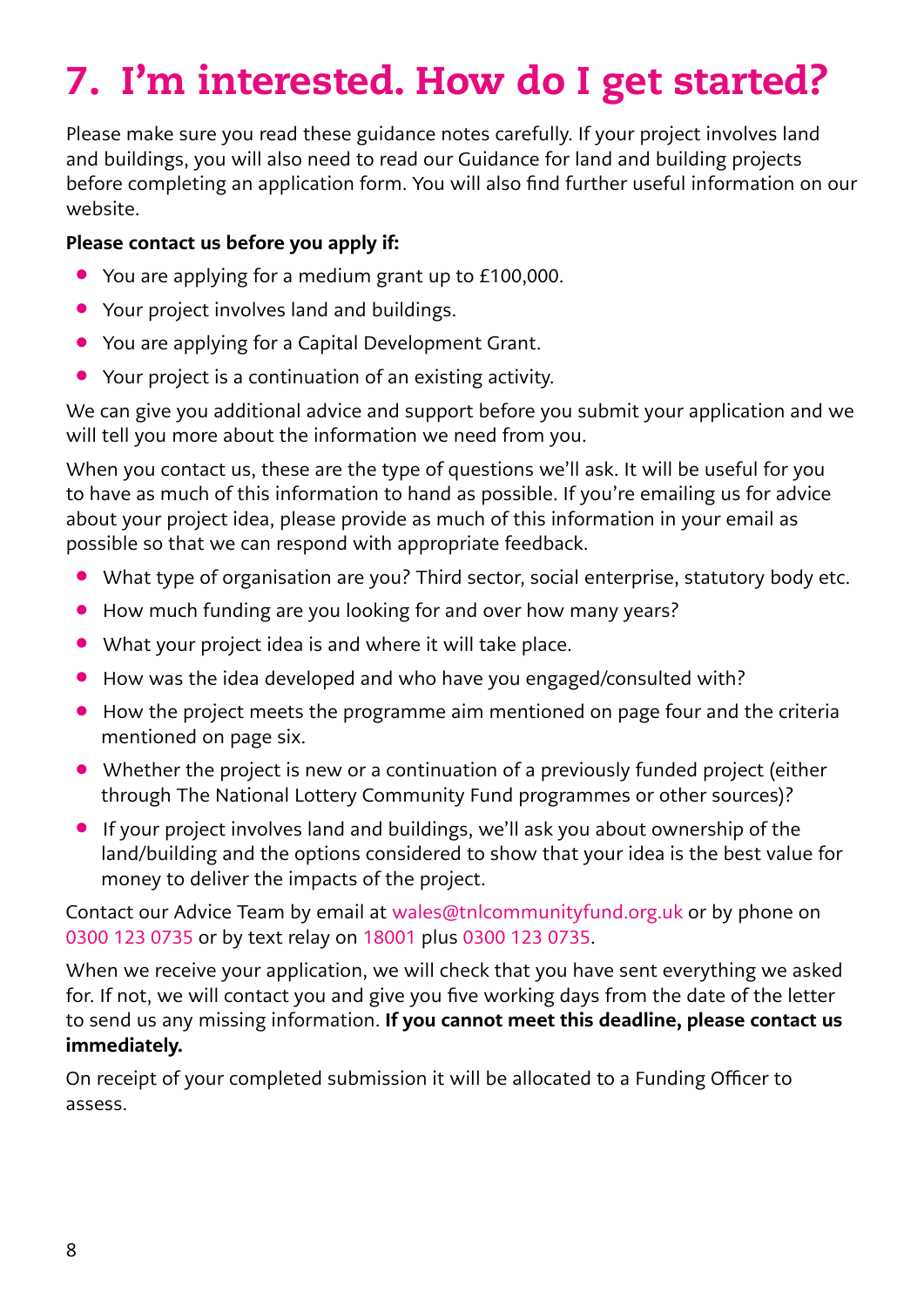### 8. The application process

### **People and Places – Medium Grants** (Between £10,001 and £100,000)